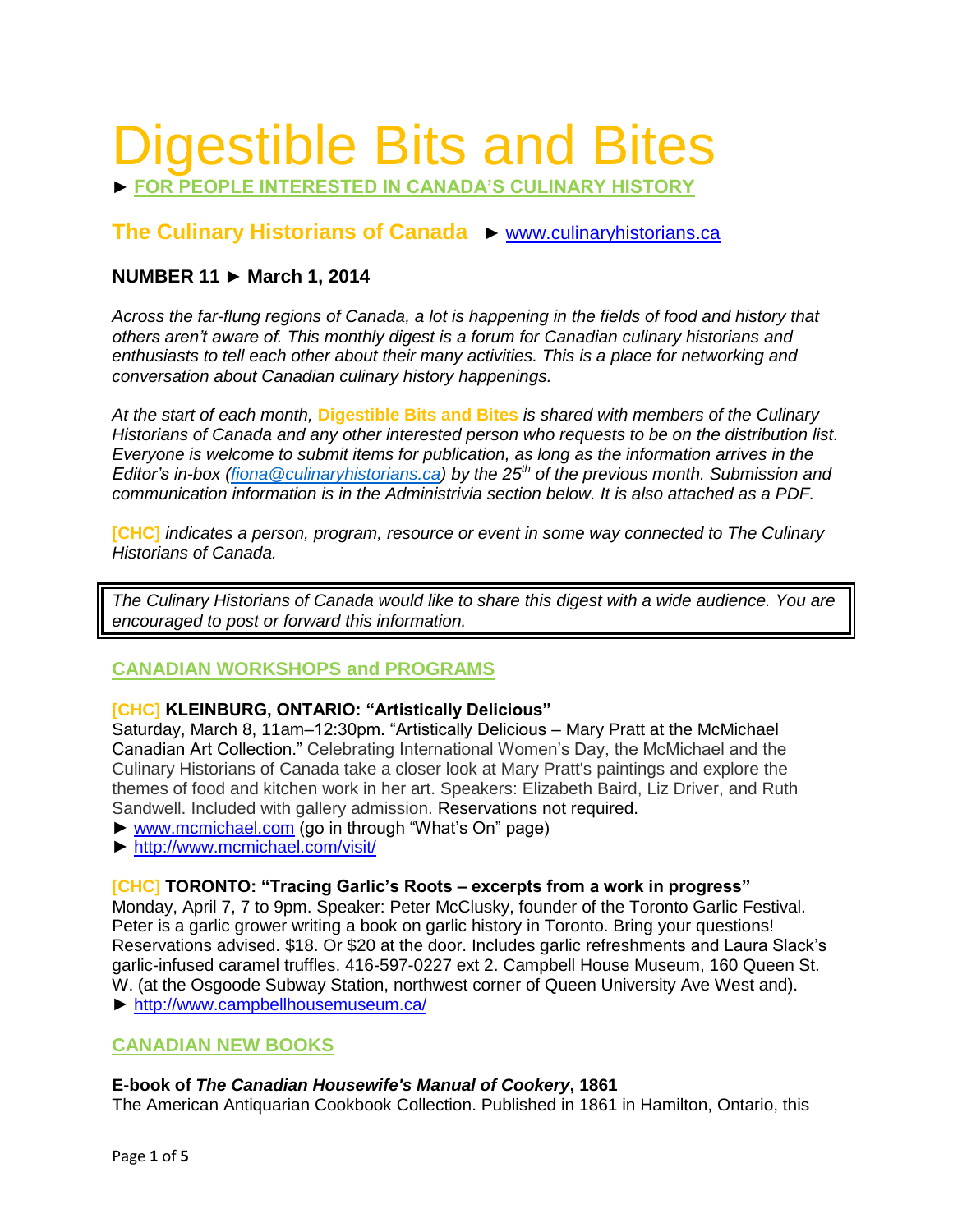volume in the American Antiquarian Cookbook Collection is an early example of Canadian cookery, compiled from the best available English, French, and American recipes and adapted to Canadian kitchens.

- ► <http://andrewsmcmeel.com/books/detail?sku=9781449428204>
- ► [The American Antiquarian Cookbook Collection](http://andrewsmcmeel.com/search?indexCatalogue=default&searchQuery=The+American+Antiquarian+Cookbook+Collection&wordsMode=0)

## **CALGARY:** *Decades of Decadence*

I am an entrepreneur, a cook when at home, an author, and a hobby-style photographer. I`ve written and recently published a cookbook, *Decades of Decadence: An Abundance of Epic Eats.* It is the story of my family's culinary history – more specifically, it is the story of the food that has shaped me and my family. This 300-recipe cookbook is the food I eat on a regular basis; the food I grew up eating.

► <http://www.rkkitchen.com/>

# **CANADIAN BLOGS AND WEBSITES**

## **CANADIAN ASSOCIATION OF FOOD STUDIES**

Thanks to my grad student Jennifer Marshman, we now have the following social media outlets. Feel free to use them if you are active on social media. [Steffanie Scott,](http://env.uwaterloo.ca/u/sdscott/index.htm) Department of Geography & Environmental Management, Faculty of Environment, University of Waterloo

- ► <https://twitter.com/CAFSfoodstudies> #CAFS2014
- ► <https://www.facebook.com/CAFSpage>
- [►http://www.linkedin.com/groups/Canadian-Association-Food-Studies](http://www.linkedin.com/groups/Canadian-Association-Food-Studies-3916447?home=&gid=3916447&trk=anet_ug_hm)

# **CANADIAN MILESTONES**

#### **TORONTO: NEWS FROM THE COOKBOOK STORE**

It is with a heavy heart we announce the closing of The Cookbook Store. This past year has thrown more challenges to us than ever before. Never ending, and ongoing, year long road and utilities construction, extreme weather, online competition and the sale of the building for condominium development have had a devastating impact on our sales. We have considered new locations but after much searching it has not proven feasible at this time. The wonderful community we have built with customers, authors, chefs, suppliers and staff makes this decision even more heart wrenching. It has been a truly incredible thirty one year run. We thank you, one and all, for your support over the years, creating so many fond memories for us to cherish. Yes, we will be having a closing sale starting in the store on Saturday February 22nd, 2014. Fondly from All of us at The Cookbook Store, 850 Yonge St. (at Yorkville Ave), Toronto.

- ► [www.cook-book.com](http://www.cook-book.com/)
- [►www.facebook.com](http://www.facebook.com/)

# **CANADIAN AWARDS AND CONTESTS**

#### **PARIS: Gourmand Cookbook Awards**

To see the winners by country, click this link. ► [www.cookbookfair.com/gourmand-awards/winners-by-countries-2014](http://www.cookbookfair.com/index.php/gourmand-awards/winners-2014-gg/winners-by-countries-gourmand-awards-2014)

# **CALLS FOR RESEARCH HELP**

# **QUEBECOIS EMIGRATION INTO NEW ENGLAND**

My name is Meg Muckenhoupt. I've been having some problems locating research materials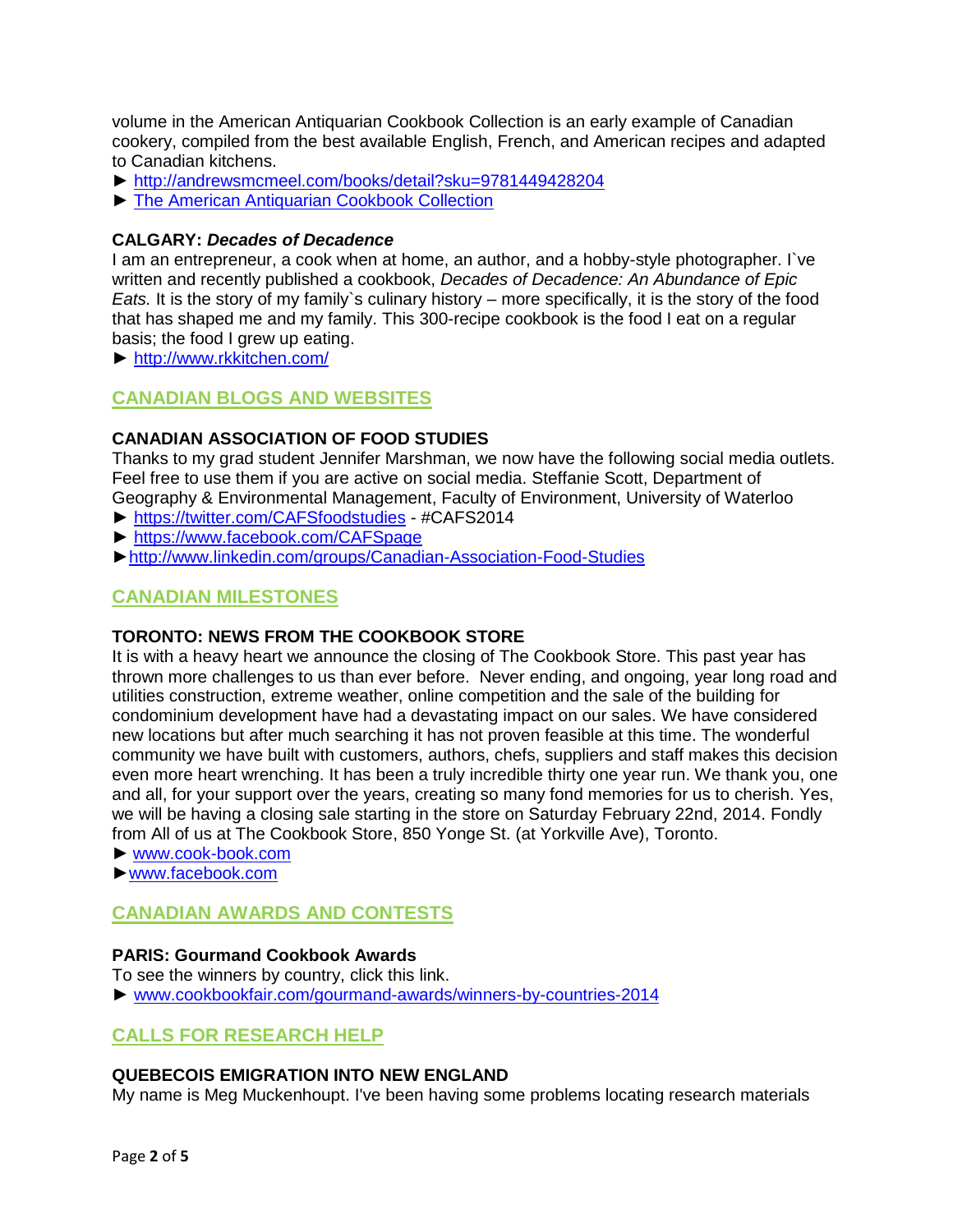about Quebecois emigrants, and I was hoping that one of your members might be able to point me to publications, experts that might help me find what I'm looking for. I've been working on a book on New England food. As you are undoubtedly aware, thousands of Quebecois emigrated to mill towns in Maine, Massachusetts, and Rhode Island ca. 1870–1920, and carried with them a strong tradition of "survivance" to preserve their Francophone language and culture. My question: what culinary traditions did these Quebecois farmers and labourers bring to New England? The standard New England culinary stories do not mention the Quebec immigration at all. Of course, anyone working in a mill is going to have a restricted diet; you can't spend all day over a wood stove when you have to be at the machinery at 7, if you even have access to a stove in your tenement, and immigrants of all sorts generally subsisted on store-bought breads and fried meats, according to 1890's Boston activists. Where should I be looking? Was there any sense of culinary "survivance," or was food simply not very important in Quebecois/Franco-American culture of the period? Or was the culture of various Quebec areas fragmented enough that there is no unified culinary tradition to begin with? I can't help but think that since Quebecois immigrants formed such a large percentage New England's population, they must have had some effect on local culinary traditions, but I can't quite pin down what it was. Any direction you could provide would be helpful. Thank you, Meg Muckenhoupt.

► [megmuck@gmail.com](mailto:megmuck@gmail.com)

# **SUSSEX GINGERBREAD IN UPPER CANADA**

I was given your contact details by Heather Anderson from the Ontario Historical Society. If you look at our website you will see that Horsham in West Sussex was at one time known for its gingerbread & many gingerbread makers. I know that many people from Sussex emigrated to Upper Canada during the 19th century, and that some of them were bakers / gingerbread makers. I'm very interested in finding out whether these people started up a gingerbread industry in Upper Canada, and whether you know if any of their moulds / recipes still exist. Kind regards, Lesley Ward.

► [lesleyward@horshamgingerbread.co.uk](mailto:lesleyward@horshamgingerbread.co.uk)

► [http://www.horshamgingerbread.co.uk](http://www.horshamgingerbread.co.uk/)

**\* \* \***

# **INTERNATIONAL CALLS FOR PAPERS**

# **NEW JOURNAL: Global Food History: Call for Papers**

We are proud to announce *Global Food History*, a new, peer-reviewed, academic journal that aims to present works in food history from leading scholars in the field. We welcome original manuscripts covering any period from prehistory to the present and any geographical area, including transnational and world histories of food. We particularly encourage submissions on subjects relating to and from contributors outside of Europe and North America. The journal will be published in English, and we are committed to providing editorial support for authors, particularly those whose first language is not English. In addition to original research, the editors welcome articles about teaching food history and archival notes. The journal will also publish book reviews.

► [www.globalfoodhistory.com](http://www.globalfoodhistory.com/)

# **INTERNATIONAL CONFERENCES OF INTEREST**

**NEW YORK CITY: From Flint Knives to Cloned Meat: Our Ambiguous Love, Hate, and Fear of Food Technologies**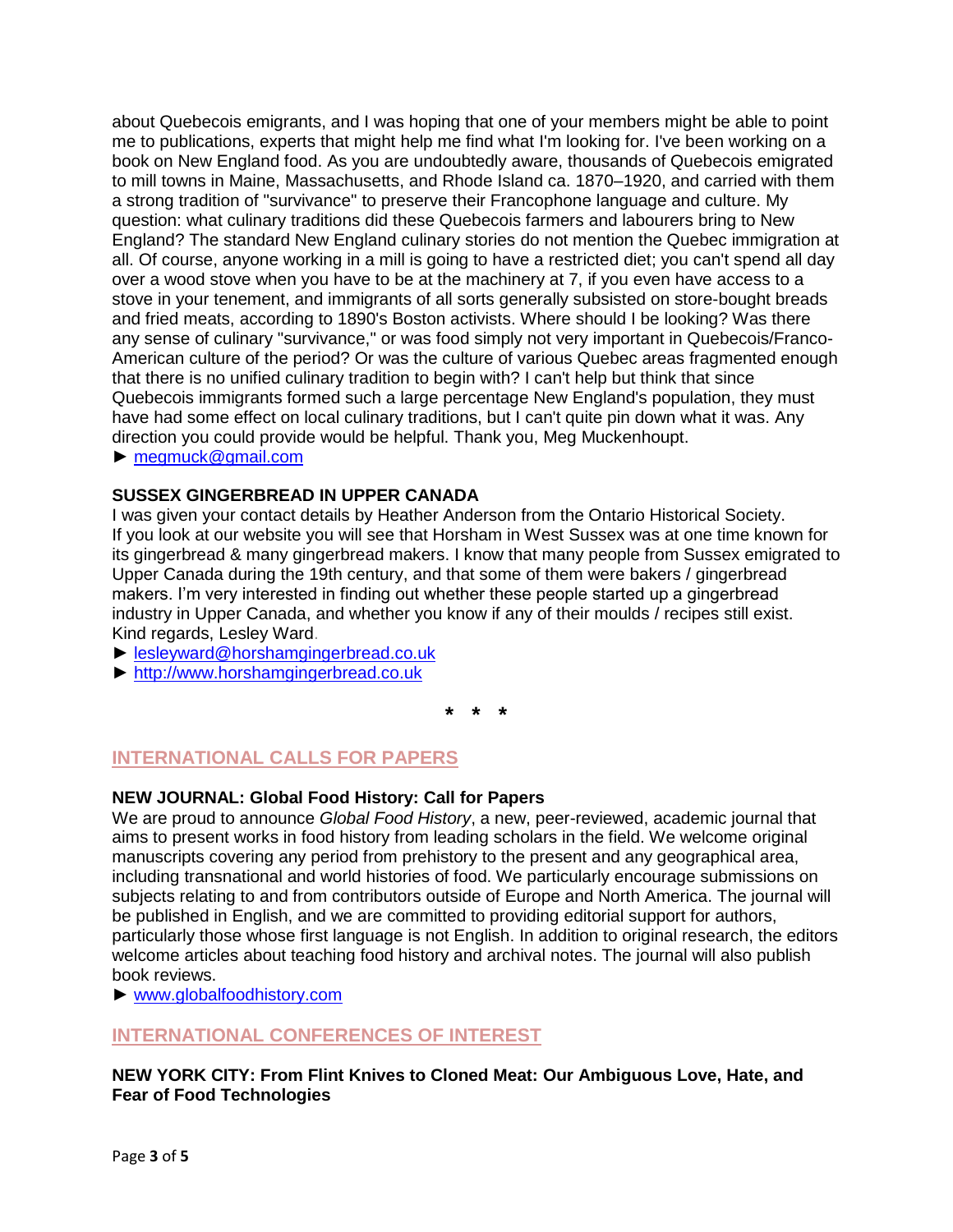The preliminary program for the food technology conference, scheduled for April 3–5, 2014, at the Roger Smith Hotel in New York is now online:

► <http://thefoodconference.com/panels.php>

## **OXFORD: "Food and Markets" – 2014 Registration Now Open**

July 11–13: The Oxford Symposium on Food & Cookery is an annual, weekend-long conference on food, its culture and its history. The oldest and most important gathering on this topic, it brings together up to 220 international scholars, journalists, chefs, scientists, sociologists, anthropologists – and even committed amateurs – among others, for a serious discussion about the theme at hand.

► <http://www.oxfordsymposium.org.uk/>

# **INTERNATIONAL NEWS OF INTEREST**

#### **Historic Deerfield, MA: "A Workshop in Historic Recipe Research"**

March 17, 2014 - March 19, 2014 | 9:00 pm - 5:00 pm

Sandra L. Oliver, noted food historian and celebrated author, will lead an intensive three-day workshop in historic recipe research. Each participant selects a recipe and an alternative they would like to research. Class time is divided between lecture and discussion time, and Oliver will teach a method of conducting the research. Each participant will use a combination of resources both real—books in the room—and virtual—online resources via computer—to conduct research. Participants are encouraged to bring a computer with wireless capacity. The workshop concludes with a cooking afternoon to test your recipe on the final day in the 1786 kitchen at the Visitor Center at Hall Tavern.

Note from Fiona Lucas, CHC President: "I took this three-day workshop in 2013 and loved it. I highly recommend the experience! For me it was a great refresher, for others it was an introduction. If you have those March dates available this year, no matter your level of experience with historic cooking and/or food history research, then sign up for a great in-depth charge of your food history batteries. By the way, the photos of the sugar-covered caraway seeds on the website page shows the subject of my intensive research – sugarplums."

► [http://www.historic-deerfield.org/event/workshops/every-dish-has-past-workshop-historic](http://www.historic-deerfield.org/event/workshops/every-dish-has-past-workshop-historic-recipe-research)[recipe-research](http://www.historic-deerfield.org/event/workshops/every-dish-has-past-workshop-historic-recipe-research)

#### **Old Salem, NC: Bake Oven Workshop**

Old Salem is offering an immersive bake oven workshop on April 4 and 5, 2014 in their historic kitchens to create baked goods the way the Moravians did 200 years ago. Working with Old Salem's staff, each participant will bake a mini-loaf of bread to travel home with them along with a variety of sweets from 18th and 19th century receipts to share at the end of the workshop. Registration deadline March 21**.**

- ► [www.oldsalem.org/assets/files/BakeOvenBrochure\\_web.pdf](http://cts.vresp.com/c/?AssociationforLiving/bdbe984d4a/95270a250a/ec96af2a1f)
- ► [www.oldsalem.org/assets/files/BakeOvenBrochureForm.pdf.](http://cts.vresp.com/c/?AssociationforLiving/bdbe984d4a/95270a250a/b389bef194)

#### **American Antiquarian Cookbooks**

In our world of immersion blenders, special diets, and restaurant dining, it's easy to forget where our culinary journey started. The mission of the American Antiquarian Society is to remind us. The AAS aims to collect, preserve, and make available as complete a record as possible of all the printed materials that document the early American cooking experience. Of the 1,100 cookbooks in the AAS collection, Andrews McMeel is publishing a select 100, some in print — with introductions by contemporary experts — and others as original e-books. Each magnificent volume uncovers a chapter from the beginnings of the American culinary history.